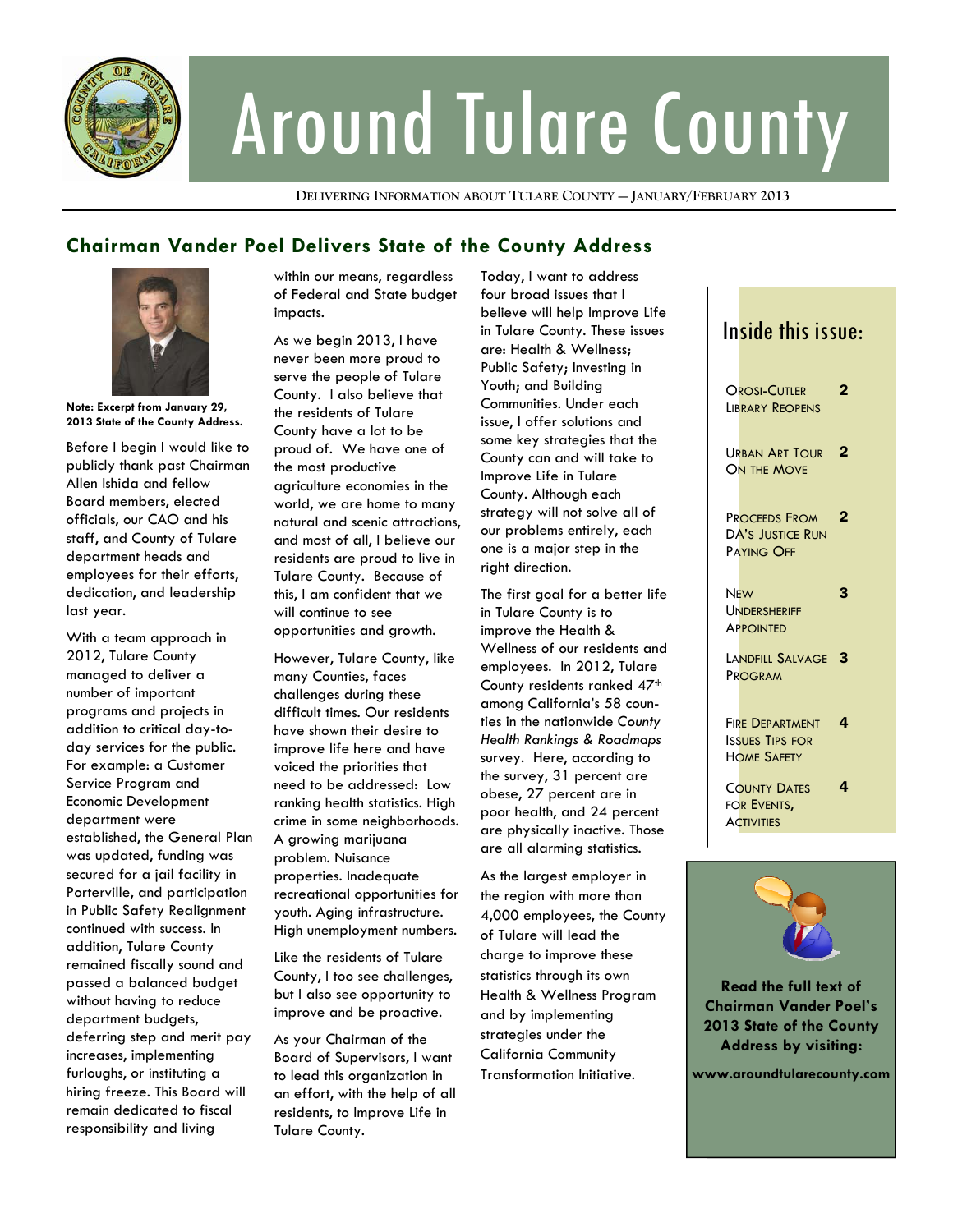## Around Tulare County: www.aroundtularecounty.com

## **Orosi-Cutler Library Branch Reopens in January**



**Want to see more pics of the event? Visit the County of Tulare's Facebook page at:** 

**www.facebook.com/countyoftulare** 

Tulare County's Orosi-Cutler Branch Library, the last Carnegie library to be constructed in California, hosted a grand reopening on Wednesday, January 30.

The library, located at 12646 Ave. 416 in Orosi, was recently closed for an \$18,000 renovation project paid for by a donation of the Orosi Friends of the Library and the Tulare County Library Foundation. The renovation project included new carpet and the walls and shelves were repainted.

"Tulare County appreciates the donation from the Orosi Friends which will improve library services in the community while preserving a valued historic landmark," said Fourth District Supervisors Steve Worthley, whose district includes Orosi.

The Orosi-Cutler Library was established in March 1911 in Ryan's Cyclery. It was officially established as a Tulare County Branch Library in July 1913. In 1917, the county obtained a \$3,000 Carnegie grant to build a

library in Orosi. Carnegie libraries were built between 1883 and 1929 with funds donated by businessman and philanthropist Andrew Carnegie. In 1983, it was placed on the National Register of Historic Places.

"The Orosi-Cutler Library represents the history of libraries and the strength of the community," said Jeff Scott, interim County Librarian. "The work performed on this renovation will ensure the library will provide the same great service for many more years."

## **Urban Art Tour Showcased in County Facilities**

#### **Urban Art Tour Dates:**

**Lindsay Library:**  Jan. 30 - Feb. 6

**Porterville Library:**  Feb. 6-13

**Earlimart Library:**  Feb. 13-20

**Tulare Library:**  Feb. 25 - Mar. 18

**Government Plaza:**  Mar. 18-29

#### Three pieces of urban art, inspired by the Boys & Girls Clubs of the Sequoias, will be showcased in several Tulare County buildings through March 29.

Tulare County Supervisor Phil Cox unveiled the urban art during the "Urban Art Kick-Off Reception" in January at Tulare County's Visalia Branch Library. Other stops include libraries in Exeter, Lindsay, Porterville, Earlimart, and Tulare. The last showing of the art will be at Tulare County Government Plaza in Visalia from March 18-29.

This marks the second year urban art will be displayed in county facilities.

"Tulare County is pleased to showcase this art to the public," Supervisor Cox said. "We hope people take the time to take a look and admire the creative work."

Tulare County acquired the urban art through the September 2012 Taste the Arts event held by the Visalia Arts Consortium and sponsored by the Step Up Gang Task Force. Three artists – representing San Jose, Reedley, and Los Angeles - were invited to create the paintings inspired by the mission of the Boys & Girls Clubs of Sequoias, which enables all young people, especially those who need help the most, to reach their full potential as productive, caring, responsible citizens.

At the conclusion of the tour the artwork will be donated to the Boys & Girls Clubs of the Sequoias.

Visit www.stepuptc.com to view schedule for the Urban Art tour.

## **Justice Run Provides Funding to Local Orgs**



District Attorney Tim Ward, joined by members of the Board of Supervisors, provided checks to several local agencies in January. The financial donations were raised by the Tulare County District Attorney's Justice Run on October 20, 2012.

The annual Justice Run takes place as part of Domestic Violence Awareness Month.

More than 400 participants took part in either a 5k run or a one mile walk. The total proceeds from the event were approximately \$12,000, which was equally distributed between the Central California Family Crisis Center in Porterville and Family Services of Tulare County in Visalia. These are the two primary organizations that provide shelter and vital services to victims of domestic violence and their children. District Attorney Ward expresses to the Board that he will continue to show his support for vulnerable victims and look forward to a continued collaborative effort in the future.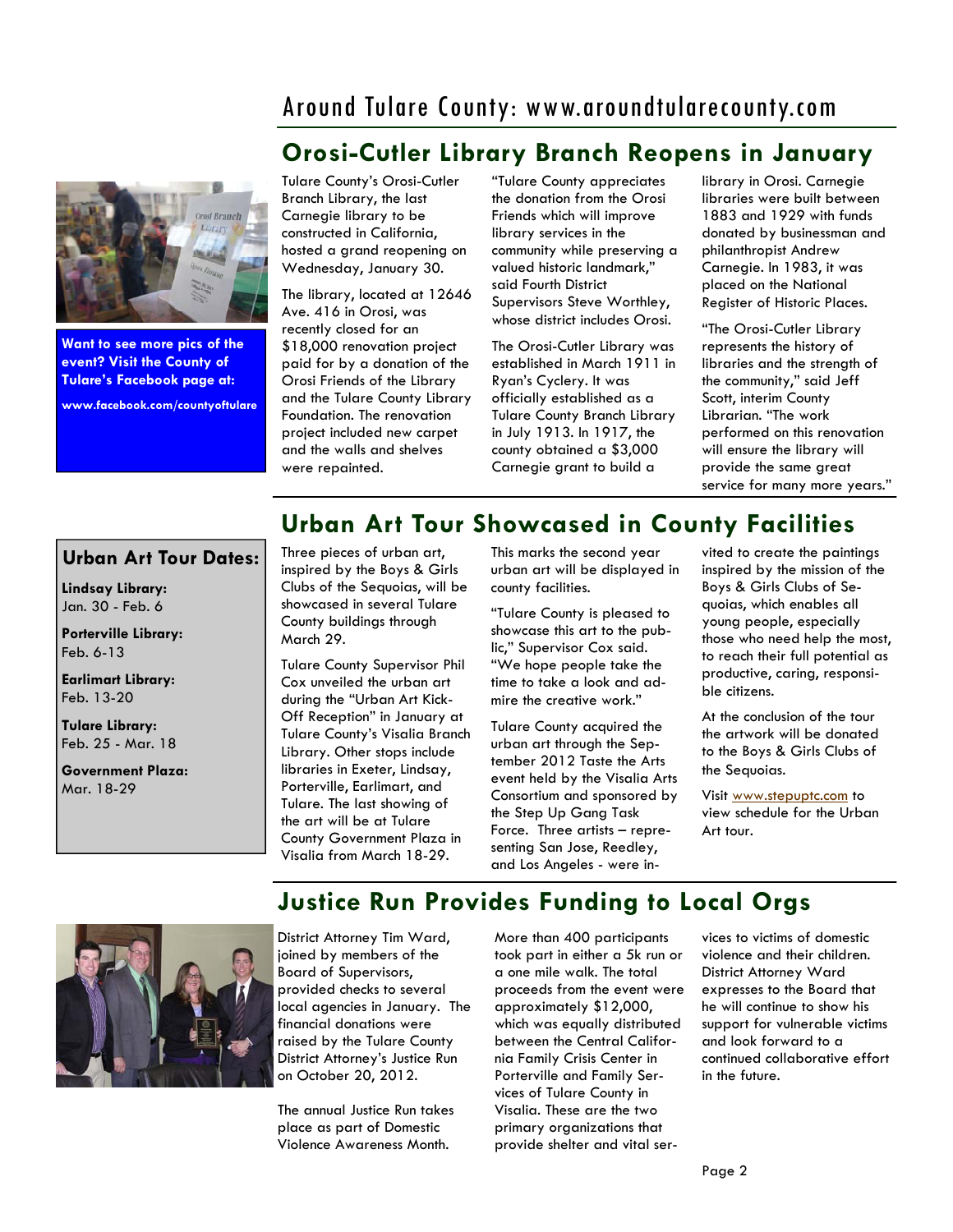## **Employee Spotlight: Undersheriff Boudreaux**



Tulare County Sheriff Bill Wittman recently appointed Cpt. Michael Boudreax to Undersheriff to replace Dahl Cleek, who recently retired. On January 9, 2013, a ceremony was held to make the appointment official.

Undersheriff Michael Boudreaux grew up in California Hot Springs and Porterville. His father worked for the Sheriff's Office as a Deputy retiring as a detective after 30 years of service. Undersheriff Boudreaux began his career as a Sheriffs Cadet in 1986. In 1987, Michael was promoted to the position of Deputy Trainee and was sponsored through the Tulare-Kings County Police Academy. Upon graduation he was promoted to the Ranks of Deputy I and II while

working in the Detentions Division. Through years 1991 -1995, Michael transferred to the Patrol Division and also became a Field Training Officer. In 1995, he was assigned as a narcotics detective andwas a part of the Sheriff's Tactical Enforcement Personnel team in investigations.

Undersheriff Boudreaux has obtained a wide variety of education through his years of service. He has attended Tactical Commander, Basic and Advanced SWAT Schools. He has attended Executive Leadership School and holds a Certificate in the Administration of Justice. Undersheriff Boudreaux has an Associate of Science Degree in the Administration of Justice, A Bachelor of Science Degree in Criminology and Management and a Master's Degree with course of study in the Administration of Justice. Undersheriff Boudreaux in 2009 and 2010 was an adjunct

professor at Fresno Pacific University instructing criminal justice. Undersheriff Boudreaux is a graduate of WestPoint Leadership Academy provided by the Los Angeles Police Department and is a graduate of class 251 from the eleven week Federal Bureau of Investigations National Academy in Quantico, VA.

Undersheriff Boudreaux is an active member of Downtown Visalia Rotary and sits on the Anti-crime and violence committee. He received the Paul Harris fellow Award in 2011 from the Visalia Rotary Club. Boudreaux is an Ambassador with the after school program Pro-Youth Heart. Undersheriff Boudreaux volunteers with the Tulare and Kings County homeless project as well as Soled out for Kids which is a program to aide children in receiving a new pair of shoes during Christmas.



**There are many County employees who are doing outstanding things for their community outside of their job.** 

**Do you know a County employee who should be in the spotlight? Let us know at:** 

**newsletter@co.tulare.ca.us**

## **Program Spotlight: Landfill Salvage Program**

To help keep usable and recyclable materials out of our landfills, the Solid Waste Division of the Tulare County Resource Management Agency provides a landfill salvage program that helps keep recyclable items out of the landfill.

If you have been out to Tulare County's landfills before, you are probably aware that they salvage various materials. A recovery area is set up where you can divert wood and green waste, metal and white

goods, tires and pesticide containers.

Tulare County currently owns and operates three landfills with salvage programs:

- Visalia Northwest of the city of Visalia on Road 80
- Teapot Dome Southwest of the city of Porterville on Avenue 128
- Woodville Southeast of the city of Tulare on Road 152

The County asks you to separate metal and white goods, green and wood

waste, tires and pesticide containers into a separate recovery location for recycling. The scrap metal is recycled and it is very possible that something you own may have been made from scrap metal from our landfill. All material diverted to the landfill salvage area is recycled and kept out of the landfill.

**Want your program to be in the spotlight? Please send suggestions to:**